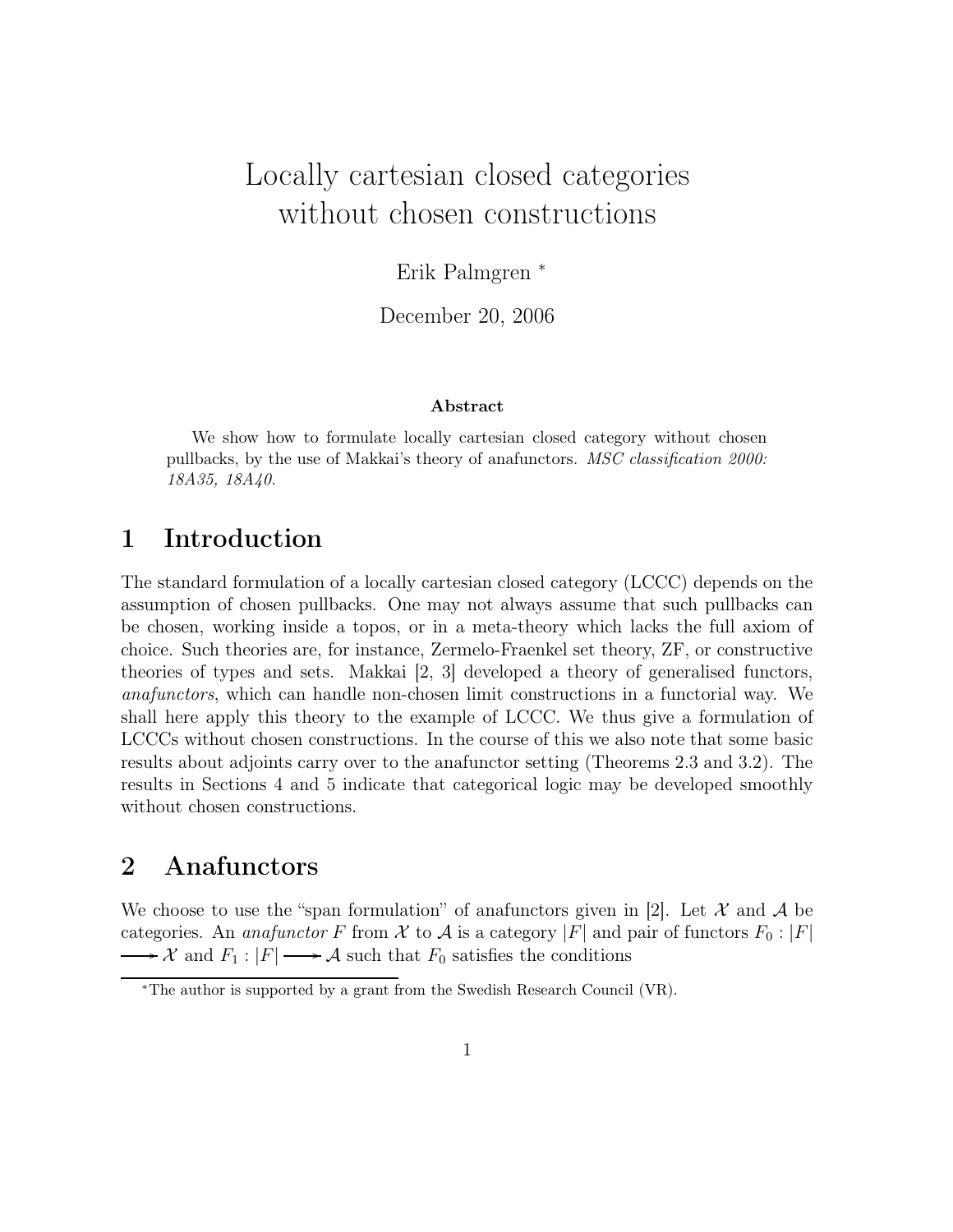$(A1)$   $F_0$  is surjective on objects,

(A2) for any  $s, t \in |F|$  and  $g: F_0(s) \longrightarrow F_0(t)$  there is a unique  $f: s \longrightarrow t$  with  $g = F_0(f)$ . Denote this f by  $|g|_{s,t}$ .

We write  $F: \mathcal{X} \rightarrow \mathcal{A}$  for such an anafunctor. In short, it is thus a span of ordinary functors



where  $F_0$  is full, faithful and surjective on objects.

Note that for  $s, t \in |F|$  with  $X = F_0(s) = F_0(t)$  the morphism  $\|\mathrm{id}_X\|_{s,t} : s \longrightarrow t$ is an isomorphism. For  $s = t$ ,  $|\mathrm{id}_X|_{s,t}$  is id<sub>s</sub>. Note, further, that if  $X \stackrel{f}{\longrightarrow} Y \stackrel{g}{\longrightarrow} Z$ in X, then for any  $r, s, t \in |F|$  with  $F_0(r) = X$ ,  $F_0(s) = Y$ ,  $F_0(t) = Z$ , we have  $|g \circ f|_{r,t} = |g|_{s,t} \circ |f|_{r,s}.$ 

A standard functor  $F: \mathcal{X} \longrightarrow \mathcal{A}$  becomes an anafunctor  $\hat{F}: \mathcal{X} \rightarrow \mathcal{A}$  by letting  $|\hat{F}| = \mathcal{X}, \hat{F}_1 = F$  and letting  $\hat{F}_0$  be the identity functor on  $\mathcal{X}$ .

**Remark 2.1** Using the axiom of choice, we may, given an anafunctor  $G : \mathcal{X} \rightarrow \mathcal{A}$ , construct a standard functor  $G: \mathcal{X} \longrightarrow \mathcal{A}$  as follows. For any object X of X choose  $H(X)$  in |G| with  $G_0(H(X)) = X$ . Then put  $\check{G}(X) = G_1(H(X))$  and, for  $f: X \longrightarrow Y$ , let  $G(f) = G_1(|f|_{H(X), H(Y)})$ .

Remark 2.2 The composition of anafunctors is a composition of spans using a pullback, and is associative merely up to canonical isomorphism. In [2] it is shown that categories, anafunctors and natural transformations form a (super large) bicategory.

An anafunctor  $F: \mathcal{X} \to \mathcal{A}$  is said to preserve colimits of type I if, and only if, for every functor  $H: I \longrightarrow |F|$  and  $c \in |F|, \tau: H \longrightarrow \Delta(c)$ : whenever  $F_0 \tau: F_0 H \longrightarrow F_0 \Delta(c)$ is a colimiting cone then so is  $F_1 \tau : F_1 H \longrightarrow F_1 \Delta(c)$ . Preservation of limits is defined dually. An anafunctor  $F: \mathcal{X} \rightarrow \mathcal{A}$  is said to *preserve property* P of arrows, if for any  $f: s \longrightarrow t$  in |F|, whenever  $F_0(f)$  has property P, then so has  $F_1(f)$ . Let  $F: \mathcal{X} \to \mathcal{A}$ and  $G : \mathcal{A} \to \mathcal{X}$  be anafunctors. Then F is left adjoint (or anaadjoint) to G if for  $t \in |F|$  and  $v \in |G|$  there are bijections

$$
\varphi_{t,v} : \mathcal{A}(F_1(t), G_0(v)) \longrightarrow \mathcal{X}(F_0(t), G_1(v)) \tag{1}
$$

satisfying the following naturality conditions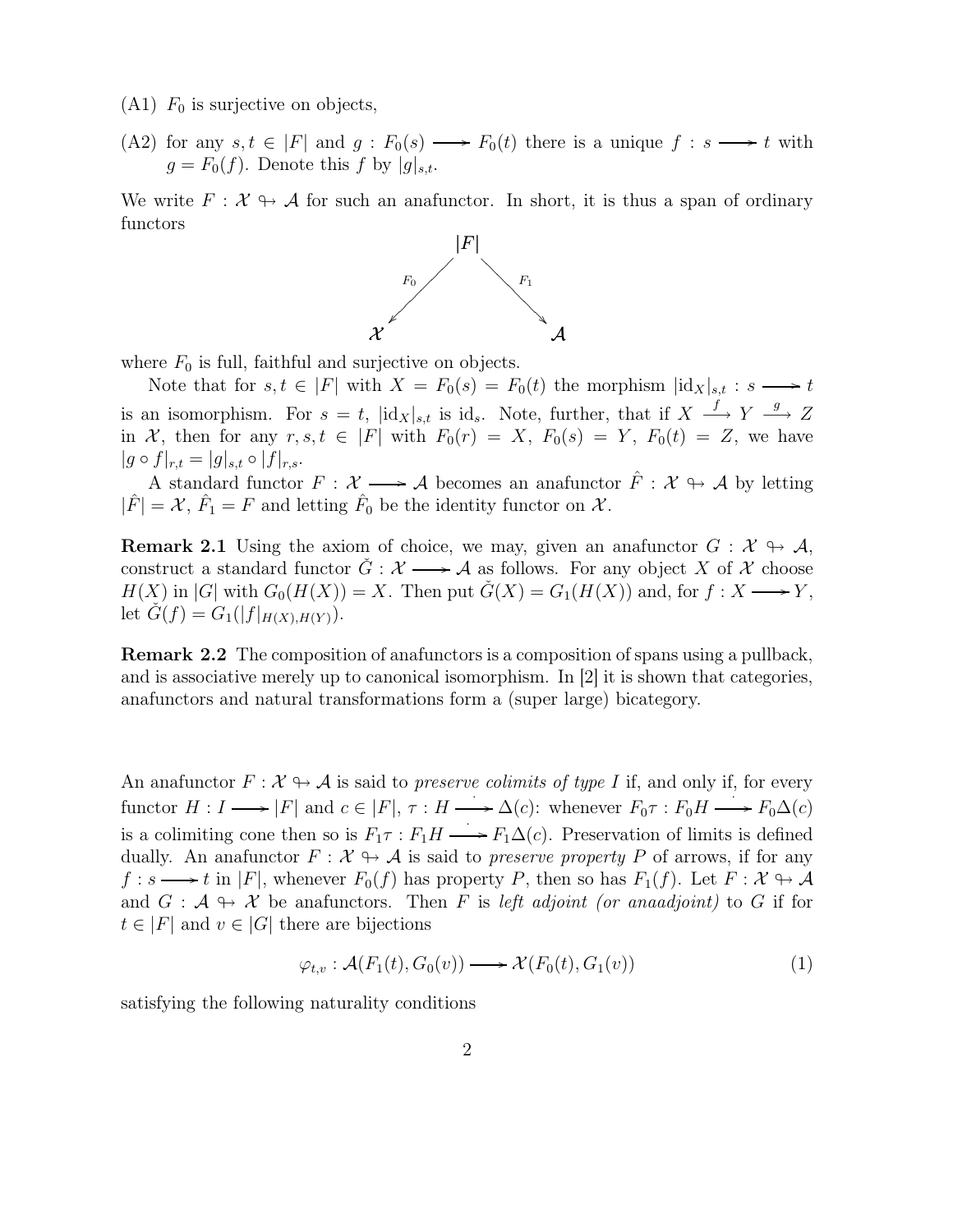(N1) for  $s, t \in |F|, v \in |G|, h : s \longrightarrow t, f \in \mathcal{A}(F_1(t), G_0(v))$ 

$$
\varphi_{t,v}(f) \circ F_0(h) = \varphi_{s,v}(f \circ F_1(h))
$$

(N2) for  $t \in |F|, v, w \in |G|, k : v \longrightarrow w, g \in \mathcal{X}(F_0(t), G_1(v))$  $G_0(k) \circ \varphi_{t,v}^{-1}(g) = \varphi_{t,w}^{-1}(G_1(k) \circ g).$ 

Note a particular case of (N1) where  $h : s \longrightarrow t$  is such that  $F_0(h) = id_X$  where  $X = F_0(s) = F_0(t)$ . Then  $\varphi_{t,v}(f) = \varphi_{s,v}(f \circ F_1(h))$  and  $F_1(h)$  is an isomorphism. We have as for usual adjoints, and with a similar proof:

**Theorem 2.3** Let  $F : \mathcal{X} \rightarrow \mathcal{A}$  and  $G : \mathcal{A} \rightarrow \mathcal{X}$  be anafunctors such that F is left adjoint to G. Then:

- (i) F preserves colimits of any type,
- (ii) F preserves epis,
- (iii) G preserves limits of any type,
- (iv) G preserves monos.

**Example 2.4** Suppose that  $F: \mathcal{X} \rightarrow \mathcal{A}$  is left adjoint to  $G: \mathcal{A} \rightarrow \mathcal{X}$ . For diagrams of finite type, i.e. where  $I$  is a finite category such as indicated by

$$
\bullet \longrightarrow \bullet \longleftarrow \longrightarrow \bullet \qquad \bullet \longrightarrow \bullet \qquad (2)
$$

The axiom of choice is not needed for a finite category and we can reason as follows. Suppose that

$$
X \xrightarrow{f} Y \xrightarrow{q} Z
$$

is a coequalizer diagram in X. Pick some  $r, s, t \in |F|$  with  $F_0(r) = X$ ,  $F_0(s) = Y$  and  $F_0(t) = Z$  using (A1). Now, since F preserves colimits of the type to the right in (2), the following is a coequalizer diagram in  $A$ 

$$
F_1(r) \xrightarrow{F_1(|f|_{r,s})} F_1(s) \xrightarrow{F_1(|q|_{s,t})} F_1(t)
$$

This holds regardless of the choices of  $r, s, t$  satisfying the above equations.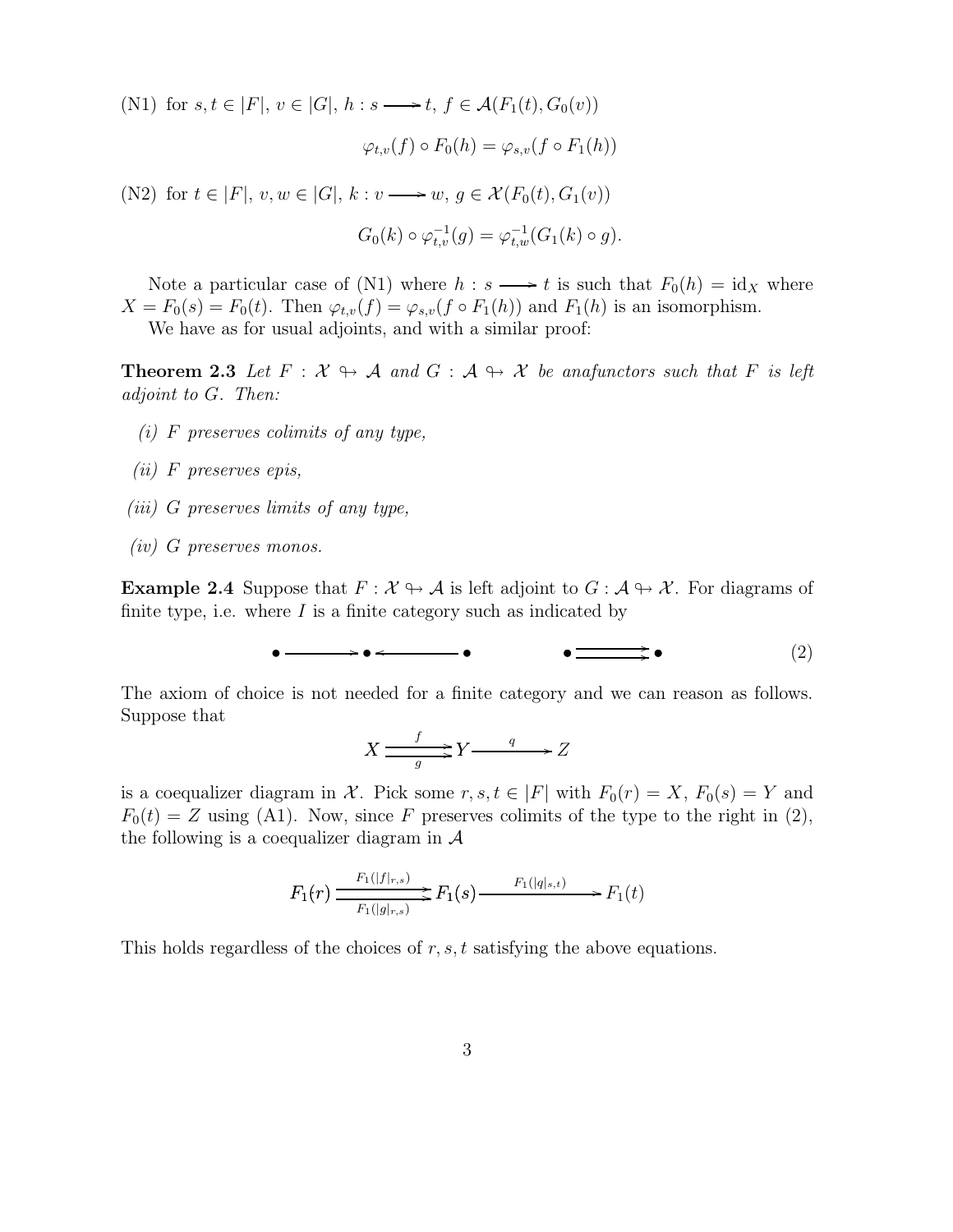For later reference we give details of the constructions involved in proofs (see [2]) of the equivalence between local and global existence conditions for anaadjoints. This is a generalisation of the corresponding results for ordinary functors [1]. An anafunctor  $F: \mathcal{X} \rightarrow \mathcal{A}$  satisfies the local existence condition for a right adjoint (LR) if for any  $A \in \mathcal{A}$  there are  $s \in |F|, \varepsilon : F_1(s) \longrightarrow A$  such that

(\*) for each  $t \in |F|$  and each  $h : F_1(t) \longrightarrow A$  there is a unique  $\hat{h} : t \longrightarrow s$  with  $\varepsilon \circ F_1(h) = h.$ 

**Lemma 2.5** An anafunctor  $F : \mathcal{X} \rightarrow \mathcal{A}$  satisfies (LR) if, and only if, there is a right adjoint  $G : \mathcal{A} \rightarrow \mathcal{X}$  to F.

**Proof.** ( $\Leftarrow$ ) Suppose that  $G : \mathcal{A} \to \mathcal{X}$  is right adjoint to F and that  $\varphi_{t,v}$  is a family of bijections witnessing the adjunction as in (1). We verify (LR): Let  $A \in \mathcal{A}$  be given. Then take  $v \in |G|$  with  $A = G_0(v)$  and then  $s \in |F|$  with  $F_0(s) = G_1(v)$ . Put

$$
\varepsilon = \varphi_{s,v}^{-1}(\text{id}_{G_1(v)}) : F_1(s) \longrightarrow A. \tag{3}
$$

Now consider any  $t \in |F|$  and  $h : F_1(t) \longrightarrow A$ . Then  $k = \varphi_{t,v}(h) : F_0(t) \longrightarrow G_1(v) =$  $F_0(s)$ . Let  $\hat{h} = |k|_{t,s} : t \longrightarrow s$ . Hence by (N1) and inverting  $\varphi_{t,v}$ 

$$
\varepsilon \circ F_1(\hat{h}) = \varphi_{s,v}^{-1}(\mathrm{id}_{G_1(v)} \circ F_1(\hat{h}))
$$
  
\n
$$
= \varphi_{t,v}^{-1}(\varphi_{s,v}(\varphi_{s,v}^{-1}(\mathrm{id}_{G_1(v)}) \circ F_0(\hat{h}))
$$
  
\n
$$
= \varphi_{t,v}^{-1}(\mathrm{id}_{G_1(v)} \circ F_0(\hat{h}))
$$
  
\n
$$
= \varphi_{t,v}^{-1}(F_0(\hat{h})) = \varphi_{t,v}^{-1}(k) = h.
$$

Suppose that  $h': t \longrightarrow s$  satisfies  $\varepsilon \circ F_1(h') = h$ . As above  $\varepsilon \circ F_1(\hat{h}) = \varphi_{t,v}^{-1}(F_0(h'))$ . Thus  $\varphi_{t,v}^{-1}(F_0(h')) = \varphi_{t,v}^{-1}(F_0(\hat{h}))$ , and since  $\varphi_{t,v}$  is a bijection  $F_0(h') = F_0(\hat{h})$ . As  $F_0$  is faithful, we have in fact  $h' = \hat{h}$ .

For  $h' : t \longrightarrow s$  we note a useful identity

$$
\varepsilon \circ F_1(h') = \varphi_{t,v}^{-1}(F_0(h')). \tag{4}
$$

 $(\Rightarrow)$  We construct G as follows. Let |G| be the category whose objects are triples  $(A, s, \varepsilon)$  where  $A \in \mathcal{A}, s \in |F|, \varepsilon : F_1(s) \longrightarrow A$  satisfies universal property (\*). In this category a morphism from  $(A, s, \varepsilon)$  to  $(A', s', \varepsilon')$  is a pair  $(f, g)$  where  $f : s \longrightarrow s', g : A$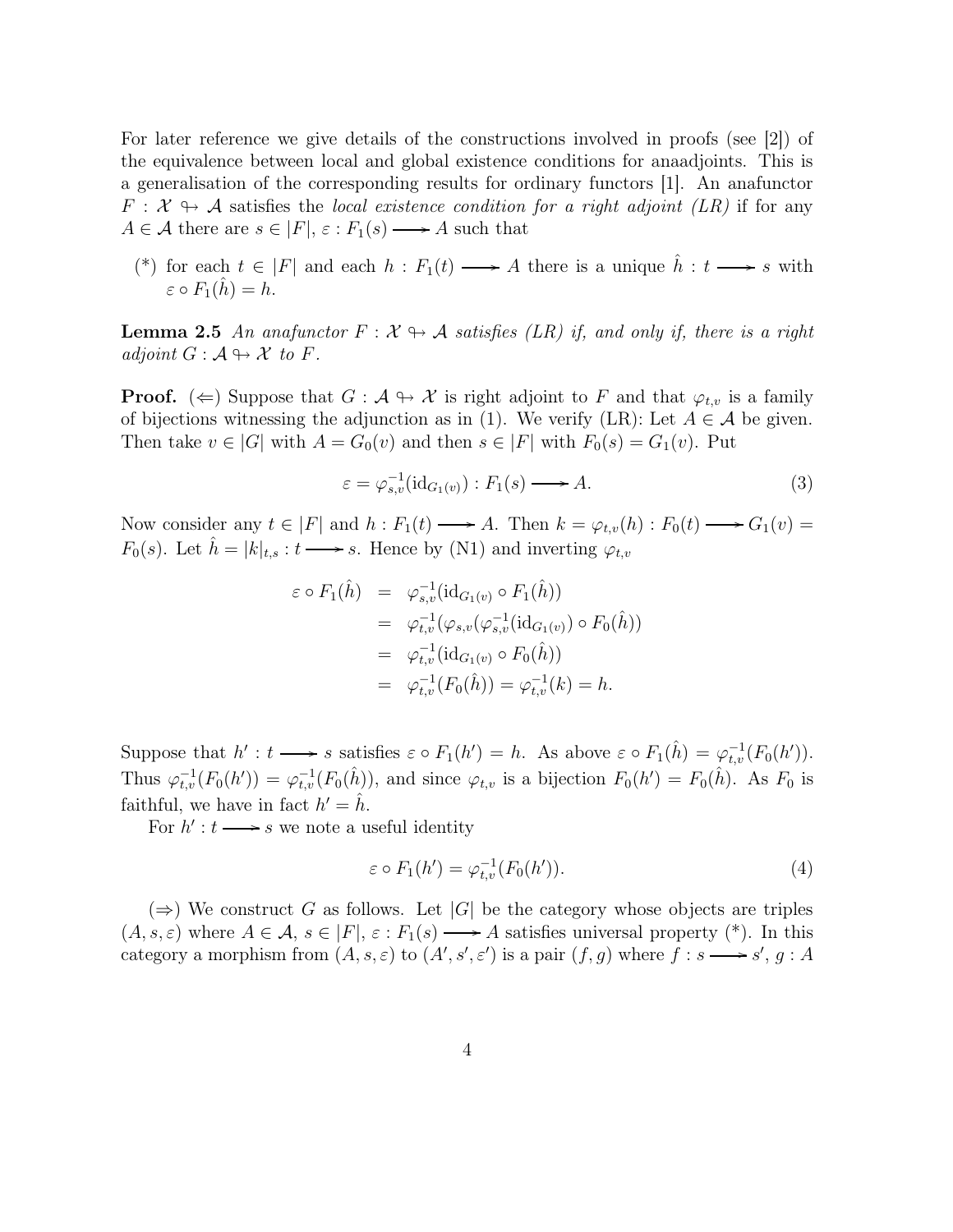$\rightarrow$  A' are such that the square



commutes. According to the universal property of  $(A', s', \varepsilon')$  the morphism f is determined uniquely by g. Next, define  $G_0: |G| \longrightarrow \mathcal{A}$  by  $G_0(A, s, \varepsilon) = A$  and  $G_0(f, g) = g$ , which is seen to be a functor that satisfies  $(A2)$ . By  $(LR)$  it follows that  $(A1)$  holds. Then define  $G_1: |G| \longrightarrow \mathcal{X}$  by  $G_1(A, s, \varepsilon) = F_0(s)$  and  $G_1(f, g) = F_0(f)$ . Thus  $G: \mathcal{A} \to \mathcal{X}$  is an anafunctor. To prove that F is left adjoint to G we construct, for  $t \in |F|$  and  $v = (A, p, \varepsilon) \in |G|$ , the bijection

$$
\varphi_{t,v} : \mathcal{A}(F_1(t), G_0(v)) \longrightarrow \mathcal{X}(F_0(t), G_1(v))
$$

as follows. We have  $\varepsilon : F_1(p) \longrightarrow A$  and  $A = G_0(p)$  since  $v \in |G|$ . For any  $h \in$  $\mathcal{A}(F_1(t), G_0(v))$  there is a unique  $\hat{h}: t \longrightarrow p$  with  $\varepsilon \circ F_1(\hat{h}) = h$ . Let  $\varphi_{t,v}(h) = F_0(\hat{h})$ . Now if  $\varphi_{t,v}(h_2) = \varphi_{t,v}(h)$ , then by faithfulness of  $F_0$  we get  $\hat{h} = \hat{h_2}$ . Therefore  $h = h_2$  as well. For a given  $k \in \mathcal{X}(F_0(t), G_1(v))$ , we have for some  $h: t \longrightarrow p$  that  $F_0(h) = k$ , as  $G_1(v) = F_0(p)$ . Thus trivially  $\varphi_{t,u}(\varepsilon \circ F_1(h)) = k$ .

To verify the naturality conditions (N1) and (N2) is straightforward.  $\Box$ 

Dually we have the following notion. An anafunctor  $G : \mathcal{A} \rightarrow \mathcal{X}$  satisfies the *local* existence condition for a left adjoint (LL) if for any  $X \in \mathcal{X}$  there is  $s \in |G|$  and  $\eta : X$  $\longrightarrow G_1(s)$  such that

(\*\*) for each  $t \in |G|$  and each  $f: X \longrightarrow G_1(t)$  there is a unique  $\hat{f}: s \longrightarrow t$  with  $G_1(\hat{f}) \circ \eta = \hat{f}.$ 

**Lemma 2.6** An anafunctor  $G : A \rightarrow \mathcal{X}$  satisfies (LL) if, and only if, there is a left adjoint  $F: \mathcal{X} \rightarrow \mathcal{A}$  to G.

**Proof.** The anafunctor  $F$  is constructed as follows. It is analogous to that of Lemma 2.5, but we spell it out for completeness. The proof of its properties is omitted., being dual to that of the mentioned lemma.

The category |F| consists of triples  $(X, s, \eta)$  satisfying property (\*\*). A morphism  $(f,g): (X, s, \eta) \longrightarrow (X', s', \eta')$  consists of  $f : X \longrightarrow X'$  and  $g : s \longrightarrow s'$  such that the square

$$
X \xrightarrow{\eta} G_1(s)
$$
\n
$$
f \downarrow G_1(g)
$$
\n
$$
X' \xrightarrow{\eta'} G_1(s')
$$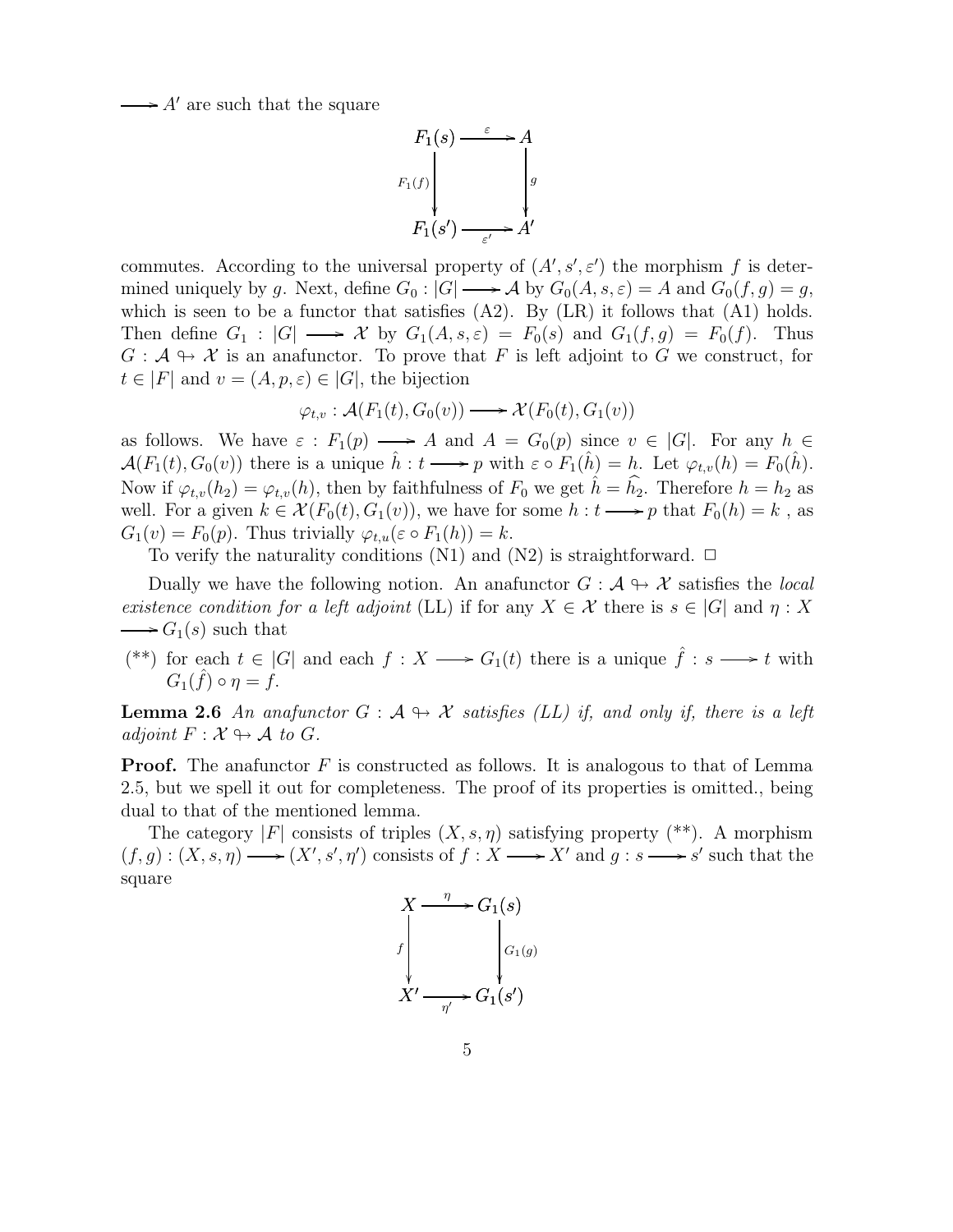commutes. According to the universal property,  $g$  is determined uniquely by  $f$ .

Define  $F_0: |F| \longrightarrow \mathcal{X}$  and  $F_1: |F| \longrightarrow \mathcal{A}$  by  $F_0(X, s, \eta) = X$ ,  $F_0(f, g) = f$ ,  $F_1(X, s, \eta) = G_0(s)$  and  $F_1(f, g) = g$ . By the (LL) property it follows that F is an anafunctor.  $\Box$ 

#### 3 Natural transformations

We recall the definition from [2]. A natural transformation  $h : F \longrightarrow G$  between two anafunctors  $F, G: \mathcal{X} \to \mathcal{A}$  is a family  $h_{s,t}: F_1(s) \longrightarrow G_1(t)$   $(s \in |F|, t \in |G|, F_0(s) =$  $G_0(t)$  of morphisms in A such that for all  $f : s \longrightarrow u$  and  $g : t \longrightarrow v$ , with  $F_0(s) =$  $G_0(t)$ ,  $F_0(u) = G_0(v)$  and  $F_0(f) = G_0(g)$ , the diagram



commutes. In case F and G are ordinary functors, i.e.  $F_0 = G_0 = Id_{\mathcal{X}}$ , this reduces to the standard notion of natural transformation.

We now prove a little coherence result. Suppose that  $k: G \longrightarrow H$  is another natural transformation, where  $G, H : \mathcal{X} \rightarrow \mathcal{A}$  are anafunctors. Then we claim that the diagram

$$
F_1(s) \xrightarrow{h_{s,t'}} G_1(t')
$$
  
\n
$$
h_{s,t}
$$
  
\n
$$
G_1(t) \xrightarrow{k_{t,r}} H_1(r)
$$

commutes for any  $s \in |F|, t, t' \in |G|, r \in |H|$  with  $X = F_0(s) = G_0(t) = G_0(t') = H_0(r)$ . There is a unique  $g: t \longrightarrow t'$  with  $G_0(g) = id_X$ . Then  $F_0(id_s) = H_0(id_t) = G_0(g)$ , so by naturality we have

$$
k_{t',r} \circ h_{s,t'} = k_{t',r} \circ h_{s,t'} \circ F_1(\text{id}_s)
$$
  
=  $k_{t',r} \circ G_1(g) \circ h_{s,t}$   
=  $H_1(\text{id}_r) \circ k_{t,r} \circ h_{s,t}$   
=  $k_{t,r} \circ h_{s,t}$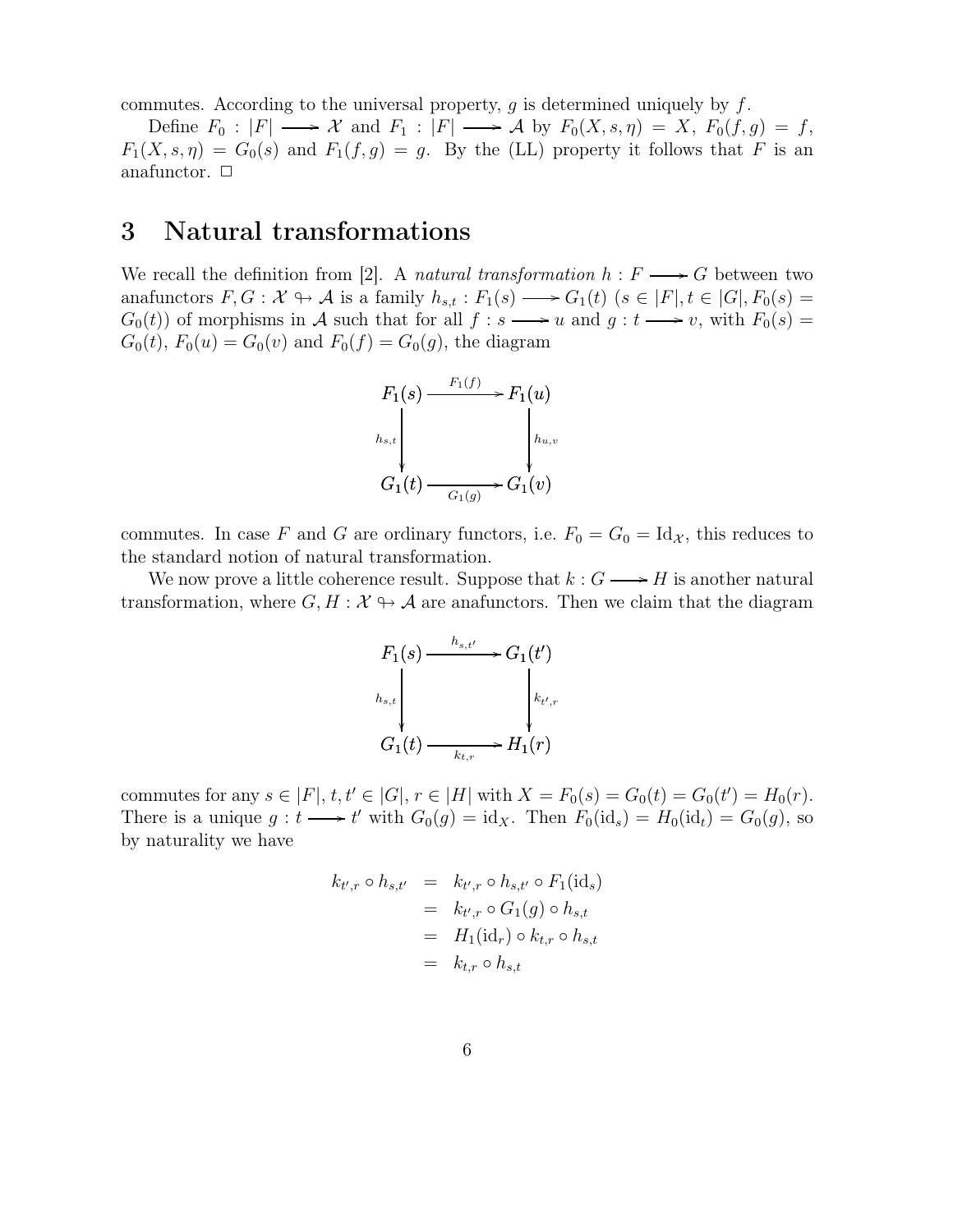Thus define the composition of k and h by

$$
(k \cdot h)_{s,r} = k_{t,r} \circ h_{s,t}
$$

where t is any element of |G| with  $F_0(s) = G_0(t) = H_0(r)$ . Such t exists since G is surjective on objects. It follows that  $(k \cdot h)_{s,r}$  is well-defined. Naturality is clear by the naturality of  $h$  and  $k$ .

For an anafunctor  $F: \mathcal{X} \rightarrow \mathcal{A}$  the identity natural transformation  $1_F : F \longrightarrow F$ is defined by  $(1_F)_{s,t} = F_1(|\text{idx}|_{s,t})$  for  $s,t \in |F|$  with  $X = F_0(s) = F_0(t)$ . A natural transformation  $h : F \longrightarrow G$  between two anafunctors  $F, G : \mathcal{X} \rightarrow \mathcal{A}$  is a natural *isomorphism* if there is a natural transformation  $k : G \longrightarrow F$  such that  $k \cdot h = 1_F$  and  $h \cdot k = 1_G$ . We omit the straightforward verification of the following lemma.

**Lemma 3.1** Let  $F, G : \mathcal{X} \rightarrow \mathcal{A}$  be anafunctors, and let  $h : F \longrightarrow G$  be a natural transformation. Then h is a natural isomorphism if, and only if,  $h_{s,t}: F_1(s) \longrightarrow G_1(t)$ is an isomorphism for all  $s \in |F|$ ,  $t \in |G|$  with  $F_0(s) = G_0(t)$ .

It is now possible to generalise the uniqueness results for adjoints to the anafunctor case.

**Theorem 3.2** Left and right adjoints (if they exist) of an anafunctor  $F : \mathcal{X} \rightarrow \mathcal{A}$  are unique up to natural isomorphism.

**Proof.** We prove this for right adjoints. Suppose that  $G, G': A \rightarrow \mathcal{X}$  are both right adjoints of  $F$ . Thus there are families of bijections

$$
\varphi_{t,v} : \mathcal{A}(F_1(t), G_0(v)) \longrightarrow \mathcal{X}(F_0(t), G_1(v)) \qquad (t \in |F|, v \in |G|)
$$

and

$$
\varphi'_{t,v'} : \mathcal{A}(F_1(t), G'_0(v')) \longrightarrow \mathcal{X}(F_0(t), G'_1(v)) \qquad (t \in |F|, v' \in |G'|)
$$

satisfying (N1) and (N2).

We construct  $h_{v,v'} : G_1(v) \longrightarrow G'_1(v')$  for  $v \in |G|$  and  $v' \in |G'|$  with  $G_0(v) = G'_0(v')$ . Take  $s, s' \in |F|$  with  $F_0(s) = G_1(v)$  and  $F_0(s') = G_1'(v')$  and consider the counits

$$
\varepsilon_{s,v} = \varphi_{s,v}^{-1}(\mathrm{id}_{G_1(v)}): F_1(s) \longrightarrow G_0(v)
$$
  

$$
\varepsilon'_{s',v'} = \varphi_{s',v'}'^{-1}(\mathrm{id}_{G'_1(v')}) : F_1(s') \longrightarrow G'_0(v').
$$

Since  $G_0(v) = G'_0(v')$ , there is thus a unique  $f : s \longrightarrow s'$  with  $\varepsilon'_{s',v'} \circ F_1(f) = \varepsilon_{s,v}$  and a unique  $g: s' \longrightarrow s$  with  $\varepsilon_{s,v} \circ F_1(g) = \varepsilon'_{s',v'}$ . It follows by the universal properties that g is the inverse to f. Write  $\theta_{s,s',v,v'} = f$ . Define

$$
h_{v,v'} = F_0(\theta_{s,s',v,v'}).
$$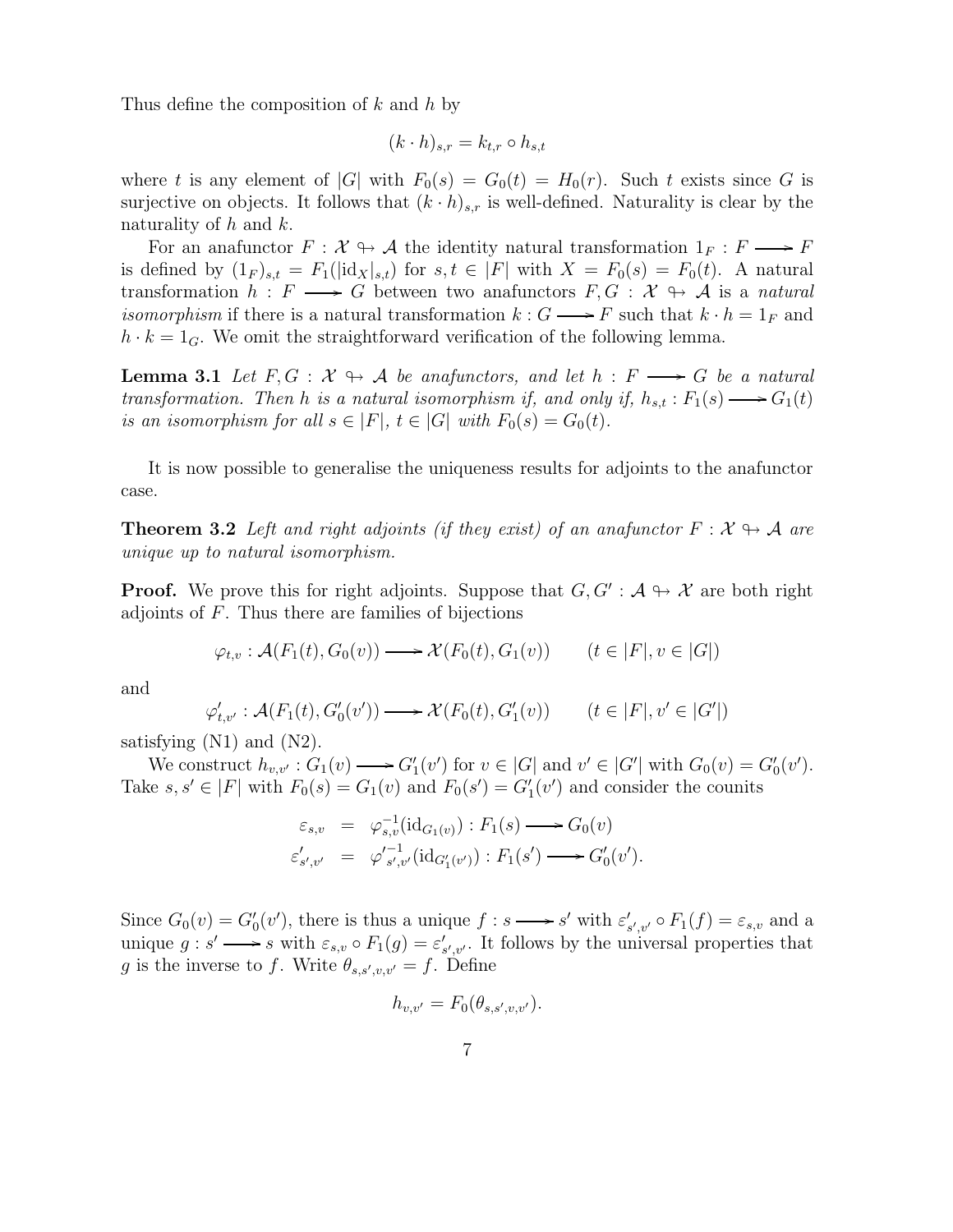This is an iso. We need to show that this definition does not depend on  $s$  and  $s'$ . Suppose  $t, t' \in |F|$  with  $F_0(t) = G_1(v)$  and  $F_0(t') = G_1'(v')$ . There are unique  $k : s$ t and  $k' : s' \longrightarrow t'$  with  $F_0(k) = \mathrm{id}_{G_1(v)}$  and  $F_0(k') = \mathrm{id}_{G'_1(v')}$ . Thus to show  $F_0(\theta_{s,s',v,v'}) = F_0(\theta_{t,t',v,v'})$  it suffices to prove

$$
k' \circ \theta_{s,s',v,v'} = \theta_{t,t',v,v'} \circ k.
$$

This is done by verifying that

$$
\varepsilon'_{t',v'} \circ F_1(k' \circ \theta_{s,s',v,v'}) = \varepsilon'_{t',v'} \circ F_1(\theta_{t,t',v,v'} \circ k)
$$

from which the identity follows by the uniqueness. Indeed, we have using (N1) in the second step and properties of the units of the adjunction

$$
\varepsilon'_{t',v'} \circ F_1(k' \circ \theta_{s,s',v,v'}) = \varphi'^{-1}_{t',v'}(\mathrm{id}_{G'_1(v')}) \circ F_1(k') \circ F_1(\theta_{s,s',v,v'}) \n= \varphi'^{-1}_{s',v'}(\varphi'_{t',v'}(\varphi'^{-1}_{t',v'}(\mathrm{id}_{G'_1(v'))}) \circ F_0(k')) \circ F_1(\theta_{s,s',v,v'}) \n= \varphi'^{-1}_{s',v'}(\mathrm{id}_{G'_1(v')} \circ \mathrm{id}_{G'_1(v')}) \circ F_1(\theta_{s,s',v,v'}) \n= \varepsilon'_{s',v'} \circ F_1(\theta_{s,s',v,v'}) \n= \varepsilon_{s,v} \n= \varphi^{-1}_{s,v}(\mathrm{id}_{G_1(v)}) \n= \varphi^{-1}_{s,v}(\varphi_{t,v}(\varphi_{t,v}^{-1}(\mathrm{id}_{G_1(v)})) \circ F_0(k)) \n= \varphi^{-1}_{t,v}(\mathrm{id}_{G_1(v)}) \circ F_1(k) \n= \varepsilon_{t,v} \circ F_1(k) \n= \varepsilon'_{t',v'} \circ F_1(\theta_{t,t',v,v'} \circ k).
$$

Thus  $h_{v,w}$  is well-defined and iso. We finally verify that these morphisms form a natural transformation. Consider  $\alpha : v \longrightarrow w$  and  $\alpha' : v' \longrightarrow w'$  with  $G_0(v) = G'_0(v')$ ,  $G_0(w) = G'_0(w')$  and  $G_0(\alpha) = G'_0(\alpha')$ . We show that

$$
G_1(v) \xrightarrow{h_{v,v'}} G'_1(v')
$$
  
\n
$$
G_1(\alpha) \downarrow \qquad \qquad G'_1(\alpha')
$$
  
\n
$$
G_1(w) \xrightarrow{h_{w,w'}} G'_1(w')
$$

commutes. We consider some  $s, s', t, t'$  with  $F_0(s) = G_1(v)$ ,  $F_0(s') = G'_1(v')$ ,  $F_0(t) =$  $G_1(w)$ ,  $F_0(t') = G'_1(w')$ . Then

$$
h_{v,v'} = F_0(\theta_{s,s',v,v'}) \qquad h_{w,w'} = F_0(\theta_{t,t',w,w'}).
$$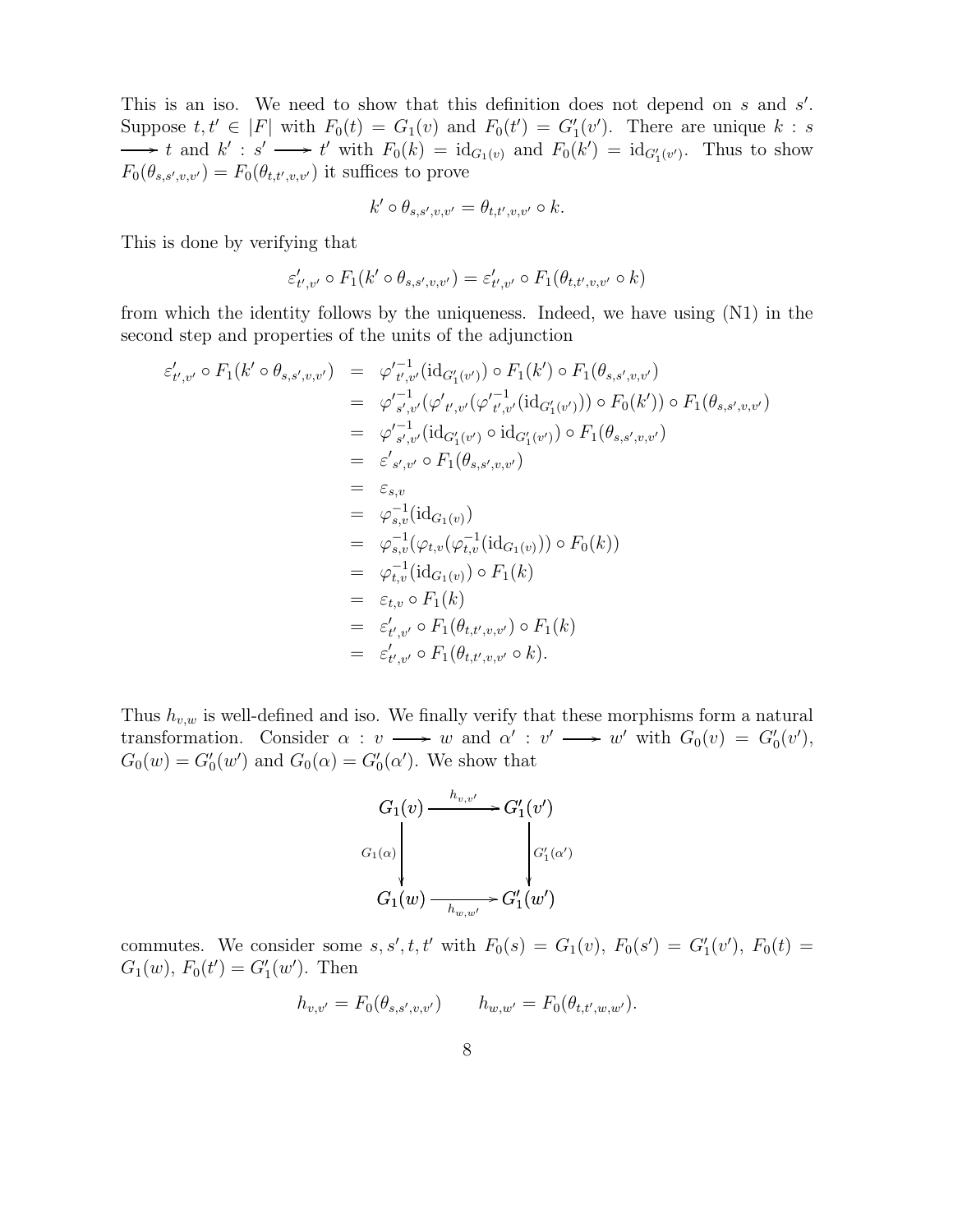There are unique  $a : s \longrightarrow t$  and  $a' : s' \longrightarrow t'$  with  $F_0(a) = G_1(\alpha)$  and  $F_0(a') = G'_1(\alpha')$ . It is sufficient to check

$$
\theta_{t,t',w,w'} \circ a = a' \circ \theta_{s,s',v,v'} : s \longrightarrow t'.
$$

As above we get the first step of

$$
\varepsilon'_{t',w'} \circ F_1(a' \circ \theta_{s,s',v,v'}) = \varphi'^{-1}_{s',w'}(\varphi'_{t',w'}(\varphi'^{-1}_{t',w'}(\mathrm{id}_{G'_1(w')}) \circ F_0(a')) \circ F_1(\theta_{s,s',v,v'})
$$
  
\n
$$
= \varphi'^{-1}_{s',w'}(F_0(a')) \circ F_1(\theta_{s,s',v,v'})
$$
  
\n
$$
= \varphi'^{-1}_{s',w'}(G'_1(\alpha')) \circ F_1(\theta_{s,s',v,v'})
$$
  
\n
$$
= G'_0(\alpha') \circ \varphi'^{-1}_{s',v'}(\mathrm{id}_{G'_1(v')}) \circ F_1(\theta_{s,s',v,v'}) \quad \text{(using N2)}
$$
  
\n
$$
= G'_0(\alpha') \circ \varepsilon'_{s,v} \circ F_1(\theta_{s,s',v,v'})
$$
  
\n
$$
= G'_0(\alpha') \circ \varepsilon_{s,v}
$$
  
\n
$$
= G_0(\alpha) \circ \varphi_{s,v}^{-1}(\mathrm{id}_{G_1(v)})
$$
  
\n
$$
= \varphi_{s,w}^{-1}(F_0(\alpha)) \quad \text{(using N2)}
$$
  
\n
$$
= \varepsilon'_{t,w'} \circ F_1(a) \quad \text{(by (4))}
$$
  
\n
$$
= \varepsilon'_{t',w'} \circ F_1(\theta_{t,t',w,w'} \circ a)
$$

This proves that h forms a natural transformation.  $\Box$ 

#### 4 Locally cartesian closed categories

**Convention.** The objects of a slice category  $\mathcal{C}/X$  are morphisms  $a : A \longrightarrow X$ , and will be written  $(A, a)$ . As a further abbreviation we write  $\alpha = (A, a), \beta = (B, b), \gamma = (C, c)$ etc.

For any morphism  $f : X \longrightarrow Y$  the functor  $\Sigma_f : C/X \longrightarrow C/Y$  is given by composition with f on objects,  $\Sigma_f(\alpha) = (A, f \circ a)$ , and defined as the identity on morphisms  $\Sigma_f(h)$ h. We regard this functor as an anafunctor  $S = S_f : C/X \rightarrow C/Y$ , so  $|S| = C/X$ ,  $S_0 = \text{Id}_{|S|}$  and  $S_1 = \Sigma_f$ . The (LR) condition for S now says: for any  $\alpha \in C/Y$  there is some  $\pi \in \mathcal{C}/X$  and  $e: (P, f \circ p) \longrightarrow \alpha$  such that for each  $\pi' \in \mathcal{C}/X$  and each  $h:(P',f\circ p')\longrightarrow \alpha$  there is a unique  $\hat{h}:\pi'\longrightarrow \pi$  with  $e\circ \hat{h}=h$ . This says, in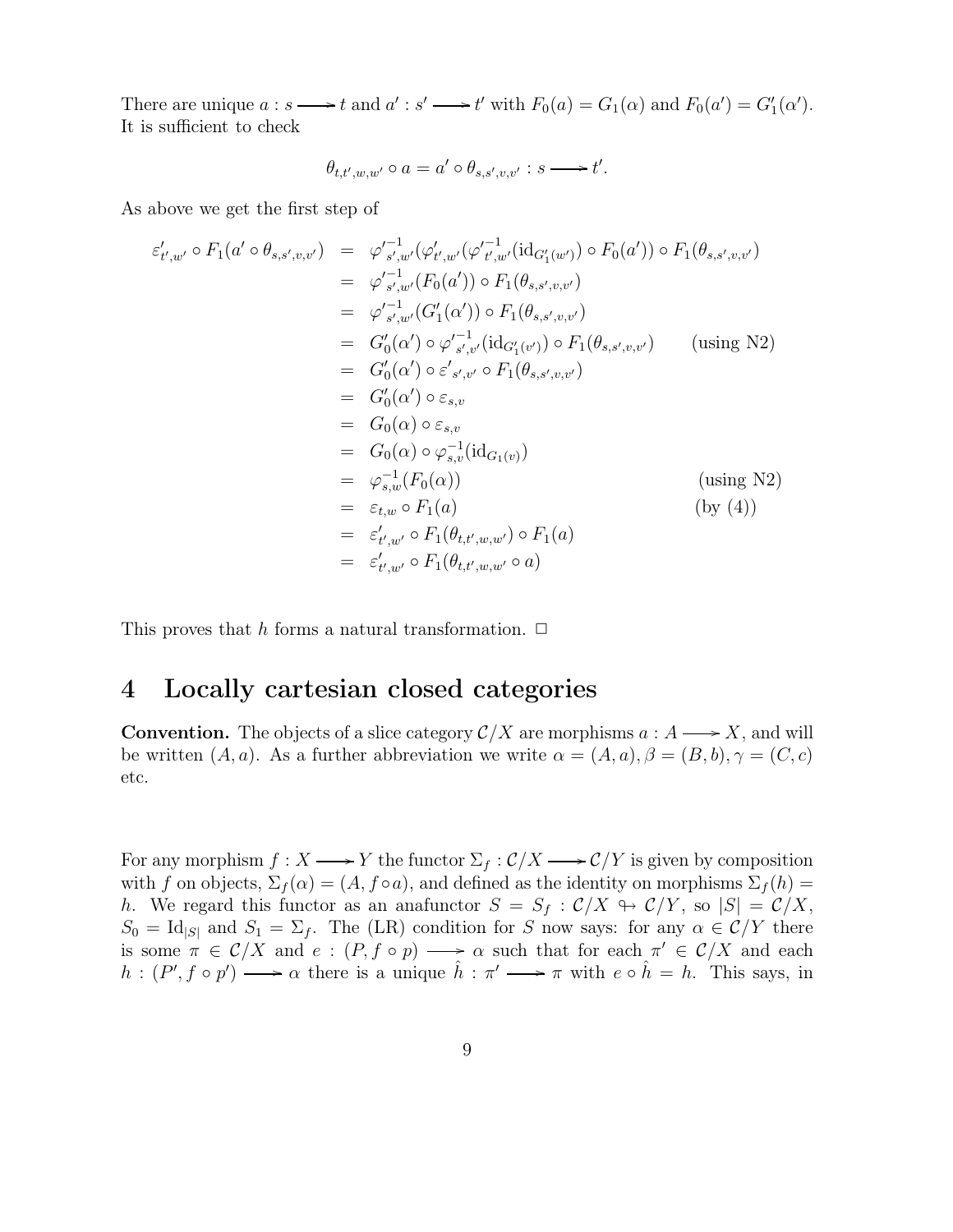other words, that for any  $\alpha \in \mathcal{C}/Y$  there are morphisms p and e such that the following diagram is a pullback



Suppose that  $\mathcal C$  is a category where pullbacks exists (but are not necessarily chosen). The following can now be obtained from the construction in Lemma 2.5. Define for  $f: X \longrightarrow Y$  an anafunctor  $F_f = F : C/Y \rightarrow C/X$  that expresses pullback along f. The category |F| consists of objects  $(\beta, \pi, q)$  where  $\beta \in \mathcal{C}/Y$ ,  $\pi \in \mathcal{C}/X$  and where



is a pullback square. A morphism  $(h, k) : (\beta, \pi, q) \longrightarrow (\beta', \pi', q')$  consists of morphisms  $h : \pi \longrightarrow \pi'$  and  $k : \beta \longrightarrow \beta'$  in  $\mathcal{C}/X$  and  $\mathcal{C}/Y$  respectively, such that



commutes. Define functors  $F_0: |F| \longrightarrow C/Y$  by  $F_0(\beta, \pi, q) = \beta$  and  $F_0(h, k) = k$  and  $F_1: |F| \longrightarrow \mathcal{C}/X$  by  $F_1(\beta, \pi, q) = \pi$  and  $F_1(h, k) = h$ . The functor  $F_0$  is surjective on objects since pullbacks exists. As for (A2) suppose  $k : F_0(\beta, \pi, q) \longrightarrow F_0(\beta', \pi', q'),$ i.e.  $k : \beta \longrightarrow \beta'$ . By the pullback property, there is a unique map  $h : P \longrightarrow P'$  with  $p'h = p$  and  $kq = q'h$ , i.e. such that  $(h, k) : (\beta, \pi, q) \longrightarrow (\beta', \pi', q')$  is a morphism. This shows (A2). Hence we have shown:

**Lemma 4.1** Let C be a category with pullbacks. For any  $f : X \longrightarrow Y$  the anafunctor  $S_f : C/X \rightarrow C/Y$  is left adjoint to  $F_f : C/Y \rightarrow C/X$ .  $\Box$ 

We shall employ the usual notations  $\Sigma_f$  and  $f^*$  for anafunctors  $S_f$  and  $F_f$  respectively. The next step is to spell out the condition for  $f^*$  to have a right anaadjoint.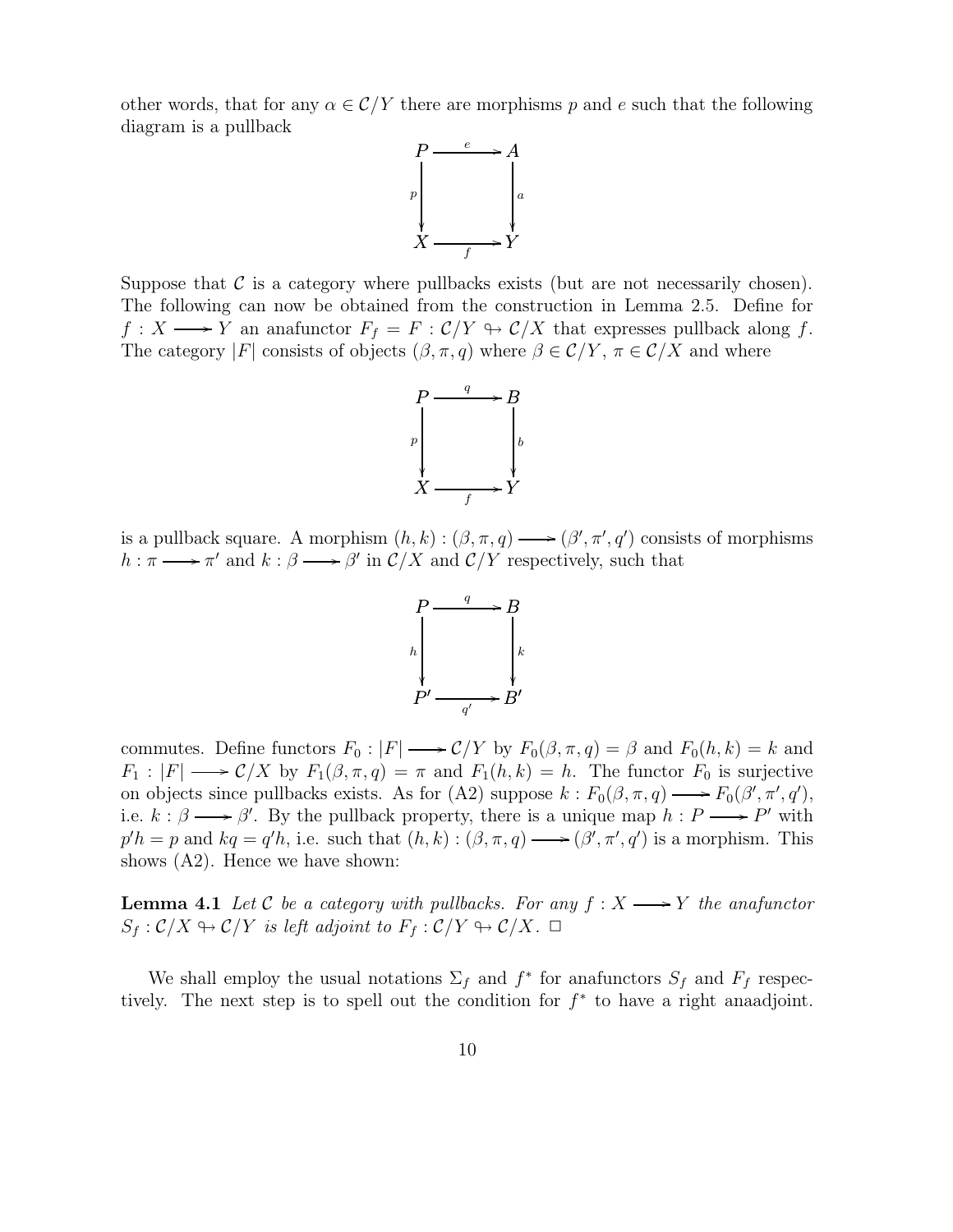This gives a functorial definition of LCCCs without chosen constructions. The (LR) condition for  $F = f^* : C/Y \to C/X$  becomes explicitly: for every  $\gamma \in C/X$  there are (\*\*\*)  $s = (\beta, \pi, q) \in |F|$  and  $e : F_1(s) = \pi \longrightarrow \gamma$  in  $\mathcal{C}/X$ , i.e. there is a commutative diagram



which is such that, if there is any other commutative diagram

$$
C \xleftarrow{h} P' \xrightarrow{q'} B'
$$
  
\n
$$
C \xleftarrow{p'} \xleftarrow{p'} \xleftarrow{p'} \xleftarrow{p'} \xleftarrow{p'} \xleftarrow{f} Y'
$$
  
\n(6)

i.e.  $t = (\beta', \pi', q') \in |F|$  and  $h : F_1(t) = \pi' \longrightarrow \gamma$  then there is a unique  $(m, n) : t$  $\longrightarrow$  s such that

$$
e \circ m = h. \tag{7}
$$

Note that m is determined by  $n : \beta' \longrightarrow \beta$  because of the pullback property.

For any category C, let  $\text{Mon}_{\mathcal{C}}(X)$  be the full subcategory of  $\mathcal{C}/X$  determined by objects that are monomorphisms going into  $X$ .

**Lemma 4.2** Let C be a category with pullbacks. Let  $f : X \longrightarrow Y$  be a morphism in C. If  $f^*: \mathcal{C}/Y \hookrightarrow \mathcal{C}/X$  satisfies the (LR) condition, then the anafunctor  $\Pi_f: \mathcal{C}/X \hookrightarrow \mathcal{C}/Y$ , constructed as follows, is a right adjoint to  $\Pi_f$ . The category  $|\Pi_f|$  consists of triples  $(\gamma, s, e)$  such that  $(*^{**})$  above is satisfied. Moreover, for  $s = (\beta, \pi, q)$  and  $((h, k), \ell)$ :  $(\gamma, s, e) \longrightarrow (\gamma', s', e'),$ 

$$
\begin{aligned}\n(\Pi_f)_0(\gamma, s, e) &= \gamma \\
(\Pi_f)_0((h, k), \ell) &= \ell \\
(\Pi_f)_1(\gamma, s, e) &= (f^*)_0(s) = \beta \\
(\Pi_f)_0((h, k), \ell) &= (f^*)_0(h, k) = k.\n\end{aligned}
$$

Moreover, the functor  $\Pi_f$  restricts to an anafunctor  $\text{Mon}_{\mathcal{C}}(X) \to \text{Mon}_{\mathcal{C}}(Y)$ .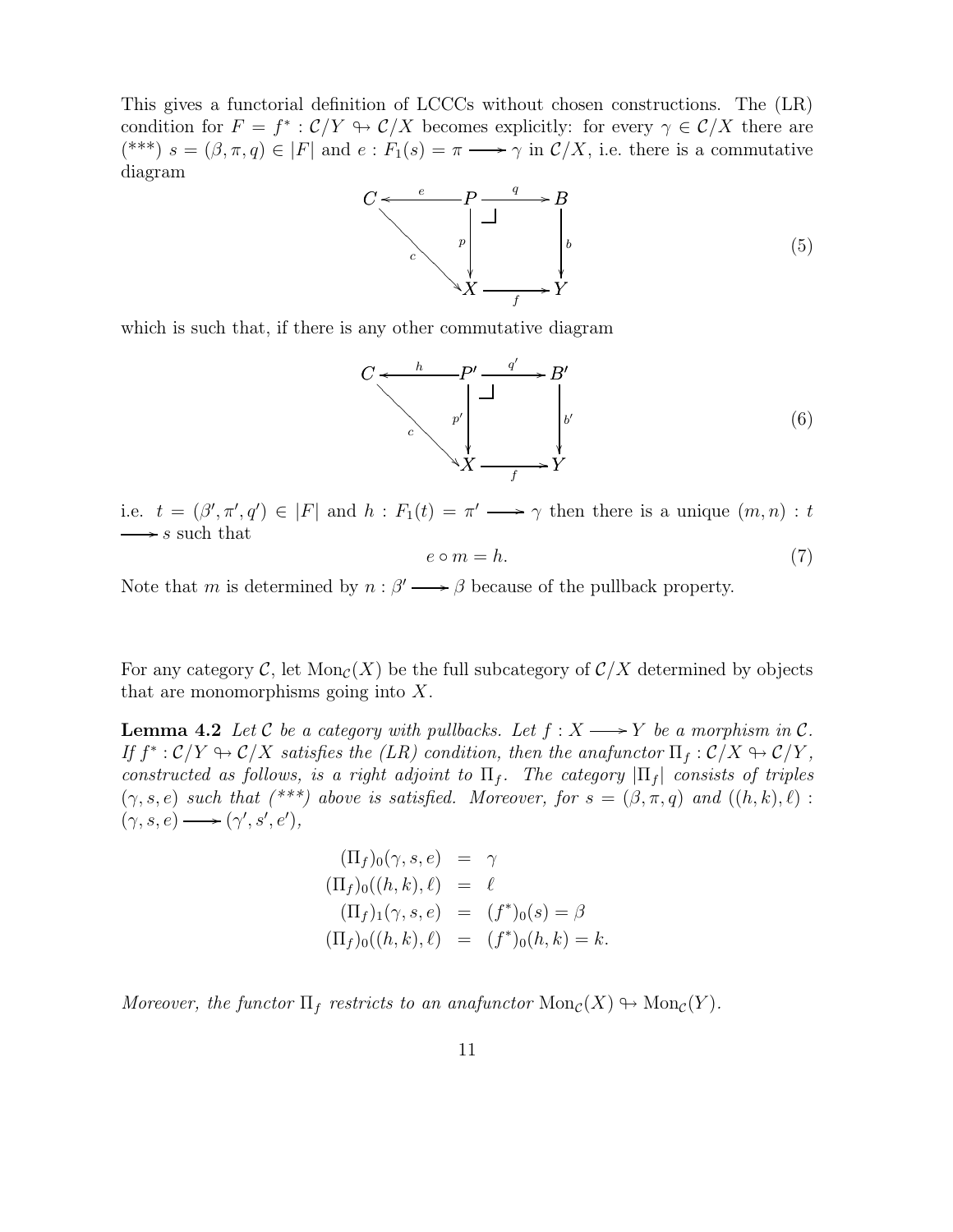**Proof.** The first part follows directly from the general construction of a right adjoint in Lemma 2.5.

As for the second part, let  $(\gamma, s, e) \in |\Pi_f|$  and  $s = (\beta, \pi, q)$  and suppose that  $\gamma \in$  $Mon_{\mathcal{C}}(X)$ , i.e.  $c : C \longrightarrow X$  is mono. We show that  $b : B \longrightarrow Y$  is mono. Let  $r_1, r_2 : B'$ B be so that  $br_1 = br_2$ . Let  $b' = br_1$ . Form the pullback



As  $b' = br_1 = br_2$  there is, for each  $k = 1, 2$ , a unique  $u_k : P' \longrightarrow P$  with  $qu_k = r_kq'$ and  $pu_k = p'$ . By the equality  $pu_1 = pu_2$  we get  $ceu_1 = ceu_2$ . Thus, since c is mono,  $eu_1 = eu_2$ . Let  $h = eu_1$ . Hence  $ch = ceu_1 = pu_1 = p'$ . Thus we have a diagram just as (6), with  $t = (\pi', \beta', q')$ . Let  $(m, n) : t \longrightarrow s$  be the unique morphism such that  $e \circ m = h$ . By the above  $(m, n) = (u_k, r_k)$ ,  $k = 1, 2$ , also satisfies these conditions. Hence  $r_1 = r_2$ , which proves b to be mono.  $\Box$ 

#### 5 Images and order reflection

Though images of morphisms may be formulated straightforwardly without any chosen construct, we show how they arise by a left anaadjoint of the inclusion functor.

For any category  $\mathcal C$  and any object X of the category, let  $\text{Inc}_X : \text{Mon}_{\mathcal C}(X) \longrightarrow \mathcal C/X$ be the inclusion functor, which we also regard as an anafunctor  $\text{Jac}_X : \text{Mon}_{\mathcal{C}}(X) \rightarrow \mathcal{C}/X$ . The (LL) condition for  $\text{Jac}_X$  now reads as follows: for any  $\alpha \in \mathcal{C}/X$  there is  $\iota \in \text{Mon}_{\mathcal{C}}(X)$ and  $h : \alpha \longrightarrow \iota$  such that

(†) for any  $\kappa \in \text{Mon}_{\mathcal{C}}(X)$  and any  $f : \alpha \longrightarrow \kappa$  there is a unique  $\hat{f} : \iota \longrightarrow \kappa$  with  $\tilde{f} \circ h = f.$ 

Actually, the last constraint is unnecessary, since it follows from  $k \circ f = a = i \circ h = k \circ \hat{f} \circ h$ and that k is mono. Consequently, the  $(LL)$  condition for  $\text{Jac}_X$  is equivalent to the existence of images in C. The left adjoint anafunctor  $H = \text{Jm}_X : \mathcal{C}/X \longrightarrow \text{Mon}_{\mathcal{C}}(X)$  to  $\text{Jac}_X$  is then, according to Lemma 2.6, given by the following. The category |H| consists of as objects, triples  $(\alpha, \iota, h)$  such that  $h : \alpha \longrightarrow \iota$  and  $\alpha \in \mathcal{C}/X$  and  $\iota \in Mon_{\mathcal{C}}(X)$ which satisfies (†). In other words,  $A \stackrel{h}{\longrightarrow} I \stackrel{i}{\longrightarrow} X$  is an image factorisation of  $a : A$ X. A morphism  $(f, g) : (\alpha, \iota, h) \longrightarrow (\alpha', \iota', h')$  then consists of  $f : \alpha \longrightarrow \alpha'$ and  $g: \iota \longrightarrow \iota'$  such that  $g \circ h = h' \circ f$ . Further  $H_0(\alpha, \iota, \eta) = \alpha$ ,  $H_0(f, g) = f$  and  $H_1(\alpha, \iota, \eta) = \iota, H_1(f, g) = g.$